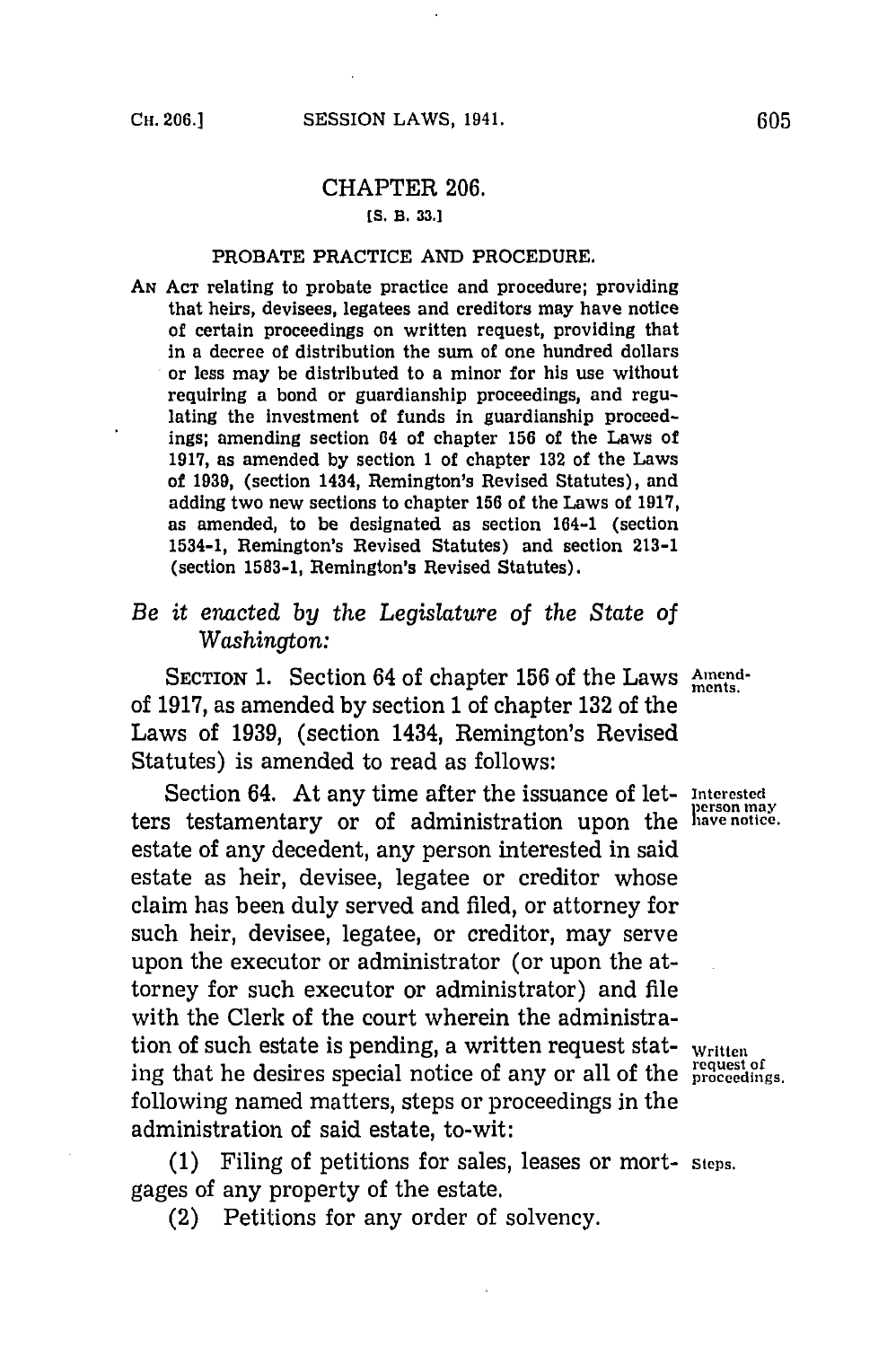- **Steps. (3)** Filing of accounts.
	- (4) Filing of petitions for distribution.

**(5)** Petitions **by** the executor or administrator for family allowances and homesteads.

**Content of** Such requests shall state the postoffice address of such heir, devisee, legatee or creditor, or his attorney, and thereafter a brief notice of the filing of any of such petitions or accounts, except petitions for sale of perishable property, or other personal property which will incur expense or loss **by** keeping, shall be **Manner of** addressed to such heir, devisee, legatee or creditor, **service,** or his attorney, at his stated postoffice address, and deposited in the United States postoffice, with the postage thereon prepaid, at least five **(5)** days before **Tinme.** the hearing of such petition or account; or personal service of such notices may be made on such heir, devisee, legatee, or creditor, or attorney, not less than five **(5)** days before such hearing, and such personal service shall be equivalent to such deposit in the postoffice, and proof of mailing or of personal service must be filed with the Clerk before the hearing of such petition or account. If upon the hearing it shall **Order of** appear to the satisfaction of the court that the said **court,** notice has been regularly given, the court shall so find in its order or judgment, and such judgment shall be final and conclusive.

**bymeddmtint SEC.** 2. Chapter **156** of the Laws of **1917,** as amended be amended **by** adding thereto a new section to be designated as section 164-1 (section 1534-1 of Remington's Revised Statutes), to read as follows:

Section 164-1. When a decree of distribution is made **by** the court in administration upon a decedent's estate and distribution is ordered to a person under the age of twenty-one (21) years, of a sum **Distribution** of one hundred dollars **(\$100)** or less, the court, in such order of distribution, shall order the same paid Pay to Clerk, to the Clerk of the Superior Court wherein administration of such estate is pending, and the same shall